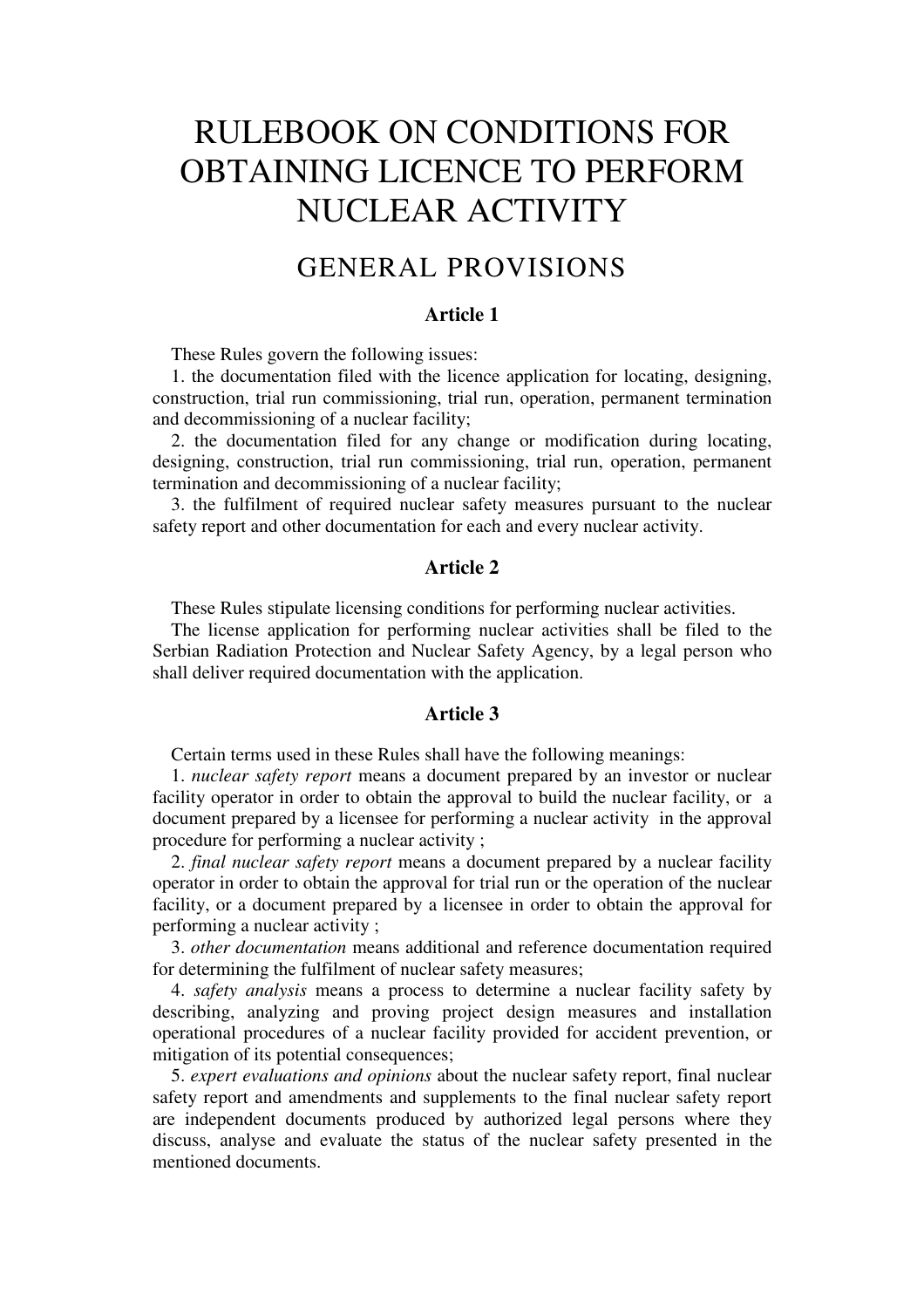### CONDITIONS FOR OBTAINING THE LICENCE TO PERFORM NUCLEAR ACTIVITY

#### **Article 4**

The licensee for performing a nuclear activity (hereinafter referred to as: licensee) has the primary responsibility for the safety of its nuclear facility.

The Serbian Radiation Protection and Nuclear Safety Agency (hereinafter referred to as: Agency) is responsible for checking the fulfilment of the conditions by the licensee.

#### **Article 5**

The licensee may only be a legal person registered for performing nuclear activities.

The licensee shall have employees who meet the conditions for working with nuclear materials.

The conditions to be met by the licensee for performing a nuclear activity are organizational, technical-technological and quality assurance conditions.

#### **Article 6**

The licensee shall be technically and technologically eligible to perform a nuclear activity.

The evidence that the licensee is technically and technologically eligible under Paragraph 1 hereof shall contain:

1. the list of facilities with characteristics, with the evidence of ownership or the right of use;

2. the list of equipment required for performing the activity and which meets the required technical conditions for use;

3. other evidence of technical and technological eligibility for performing a nuclear activity.

#### **Article 7**

A licensee shall:

1. take measures for conducting a comprehensive and systematic safety analysis prior to construction and using the nuclear facility, as well as for the entire period of its operation. This analysis shall be documented, regularly updated in terms of operational experiences and new knowledge in the area of safety and approved by the Agency;

2. take measures for conducting verification by means of analyses, trial runs and inspections in order to ensure that the physical condition of the nuclear facility as well as performing the operations in it is in line with the design, safety requirements and operational conditions and restrictions;

3. set up and implement an integrated quality management system in accordance with Article 60 of the Law. The control of the integrated quality system measures implementation shall be conducted pursuant to the Rulebook on the Performing Nuclear Activities.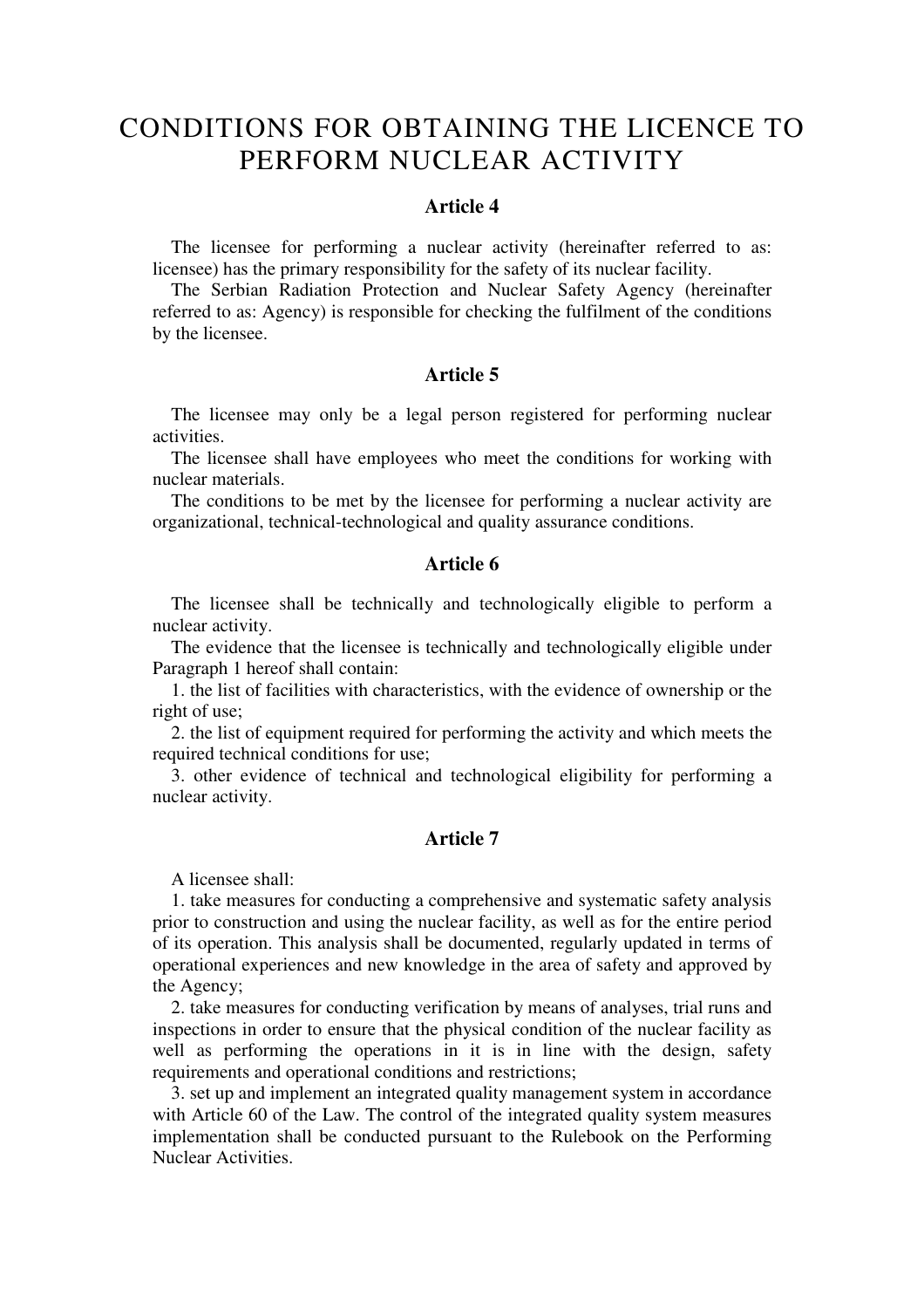The licensee shall undertake all measures to put in place and apply adequate procedures for:

1. valuation of all relevant location factors that may affect the nuclear facility safety during its operational life;

2. valuation of potential effects of nuclear facilities on the safety of individuals, population and the environment;

3. review of all relevant factors under Paragraphs 1 and 2 hereof when necessary in order to ensure continued acceptability of the nuclear facility from the safety aspect.

### PERSON RESPONSIBLE FOR NUCLEAR SAFETY

#### **Article 8**

The licensee for nuclear activity undertakes to nominate a person responsible for nuclear safety (hereinafter referred to as: responsible person).

The responsible person shall meet the following conditions:

1. university degree acquired at university studies in technical or mathematics and natural sciences;

2. at least seven years of experience in the area of nuclear safety, following the finished studies;

3. professional references in the area of nuclear safety.

As the evidence of the fulfilment of conditions under Paragraph 2 hereof, it is necessary to submit:

1. the certificate of acquired education;

2. the certificate of work experience and type of jobs the person has performed;

3. the information on published expert and scientific contributions, research and educational activities, information on expert papers, to deliver certificates of attendance at specialist conferences and other forms of education, as well as any other relevant certificates and statements of expertise in the area of nuclear safety.

### LICENSING PROCEDURE

#### **Article 9**

In the licensing application for performing nuclear activities, the legal person shall state and attach:

1. the name of the nuclear activity for which it files the application (exportimport; nuclear material use and transport; exploitation of ores containing a nuclear material; locating, designing, construction, trial run, operation commissioning, use, permanent termination and decommissioning of nuclear facilities and the recovery of their locations; radioactive waste management);

2. certificates of specialist education, basic and additional qualification in the area of ionizing radiation protection and nuclear safety, and additional training in performing the professional activities for the employees who are to perform the stated nuclear activity;

3. nuclear safety report for the stated nuclear activity;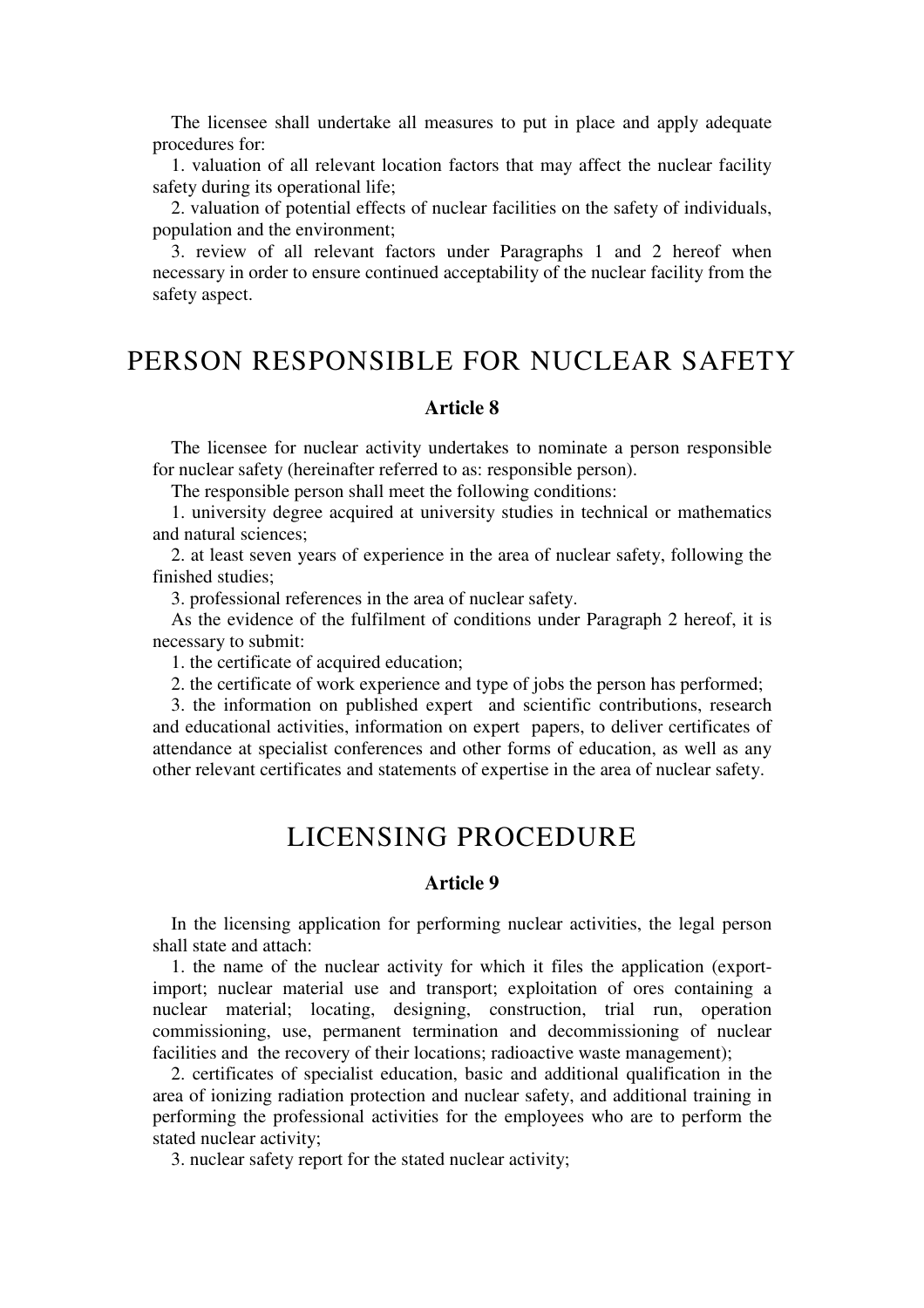4. opinion of the authority competent for the environmental protection on the environmental impact assessment for the nuclear facility;

5. evidence on the manner of providing funding for permanent termination and decommissioning of the nuclear facility in case of seeking the licence for locating, designing, construction, trial run commissioning, operation commissioning, use, termination and decommissioning of the nuclear facility (the evidence of founding a special-purpose financial fund with set payment schedule, an approved project design or signed contract with local or international institutions);

6. other documentation provided for under the Rulebook on Performing a Nuclear Activity.

Apart from the evidence stated under Paragraph 1 hereof, the application should also contain:

1. the name of the legal person;

2. the headquarters, phone number, fax and e-mail of the legal person;

3. the registration number and tax identification number of the legal person;

4. the decision on entry into the business register with the Business Registers Agency, or the decision of a competent court on entry into the court register;

5. the information on organizational structure;

6. the information on the person responsible for nuclear safety;

7. the list of the employees meeting the conditions for working with nuclear materials that should also include the information on professional qualification, education, work experience and information on professional education;

8. the approved version of Quality Manual for the integrated quality management system and the list of all documents of importance to the quality system including the employee professional training programme;

9. the information on the previously issued relevant licence (if any).

The applicant for construction, trial run commissioning, trial operation, operation commissioning, use, permanent termination and decommissioning of a nuclear facility shall ensure that relevant financial funds are available when necessary in order to cover the costs of safe decommissioning including waste management as well.

The licensee shall provide relevant financial funding that cover the costs related to safe decommissioning including waste management as well.

The amount of financial funds to be made available for decommissioning activities is to correspond to the estimated value and shall be changed in case of increasing or decreasing the estimated value. The estimated value of decommissioning should be updated in line with a periodical overview of the decommissioning plan.

For the present facilities without provided financial funding for decommissioning, the provisions regarding decommissioning funding are to be met prior to renewing or extending the licence.

#### **Article 10**

Having checked the fulfilment of conditions under Article 8, the Agency shall issue the licence for performing a nuclear activity not later than within 90 days following the reception of the complete licence application.

The Agency may assemble an independent commission to evaluate the documentation or, if it deems necessary, seek assistance from the IAEA for the documentation assessment.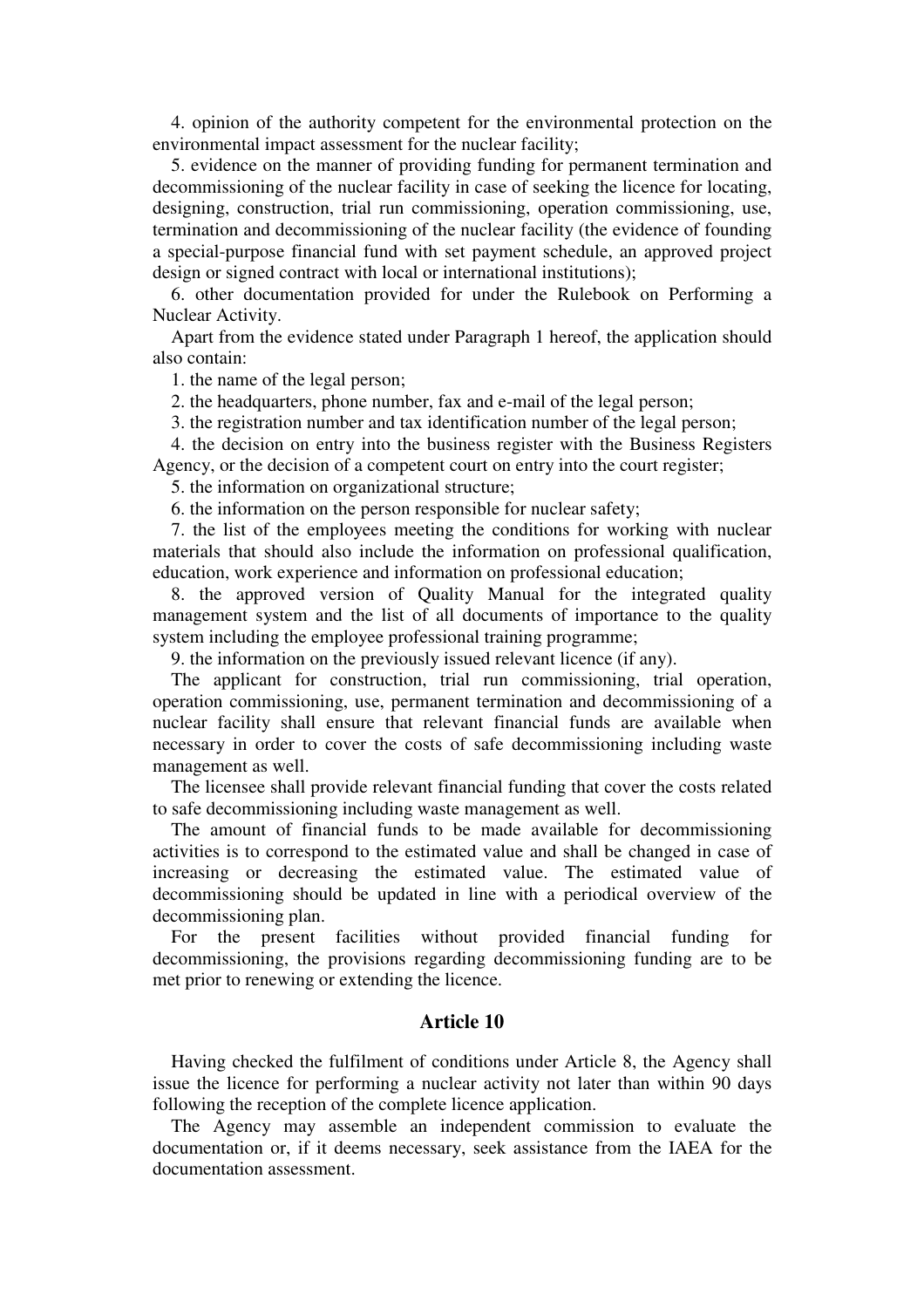For extension or modification of the licence, the provisions under Article 8 hereof shall apply.

The check of the fulfilment of conditions includes verification by the Agency that the applicant owns:

1. an adequate organizational structure;

2. procedures, which take safety into account, for assessment and approval of changes (including interim changes) or changes with effect on:

1) the safety of structures, systems and components;

2) the project design;

3) the safety analyses including methods and instructions;

4) the operational restrictions and conditions;

5) the procedures;

6) the safety-related software and documentation;

7) the management system;

8) the safety management.

3. evidence of owning the liability insurance and other forms of financial security;

4. evidence of reliability of all employees who will be assigned to responsible or sensitive positions.

The applicant shall prepare and file to the Agency an application proving that the safety is the priority, i.e. that the safety level is the highest insofar as objectively possible, and that the safety will be maintained throughout the period of the nuclear activity.

The licensee is responsible for the safety of the nuclear facility or nuclear activity until the facility or activity is released from regulatory control by the Agency.

The applicant or licensee should have resources within its organization for understanding the design bases and safety analyses of nuclear facility, as well as restrictions and conditions under which it performs the activities.

The applicant or licensee shall conduct control of sub-contractors operations, understand the importance of the operations from the safety aspect and have the full responsibility for the implementation.

The applicant or licensee must be qualified for designing and have a formal and efficient relationship established with a design office or its proper substitute.

The applicant or licensee shall conduct regular and systematic safety assessment.

The applicant or licensee shall ensure the physical protection and security of the nuclear facility.

The applicant or licensee should prove in their licensing application that they have in place and that they will continue to provide:

1. adequate financial funding;

2. adequate human resources for safe construction, maintenance, operation and decommissioning of the nuclear facility, as well as that the regulatory requirements and nuclear safety requirements are met and will continue being met throughout the whole lifetime of the facility.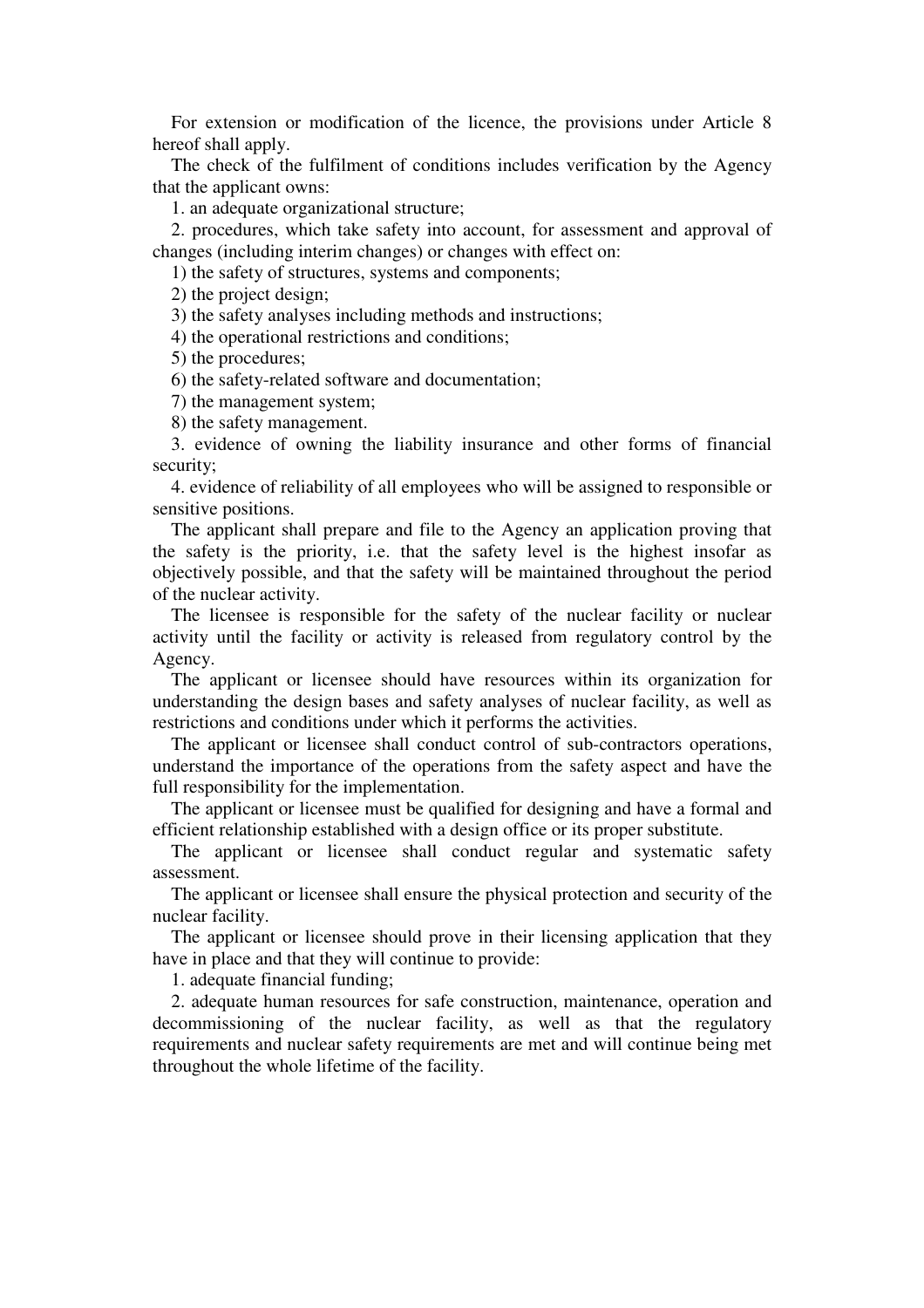If the licensee for performing a nuclear activity intends to terminate the performance of the activity for which they have been issued the license, they need to file an application for termination the activity.

The Agency shall set the deadline and conditions for implementing adequate recovery measures at the location and facility, the facility surroundings, as well as the conditions under which the licensee will be released from the obligations regarding nuclear facility management.

The conditions under which the licence may cease to be valid are:

1. all responsibilities of the licensee based on the issued authorizations are met in a satisfactory manner and there are no reasonable expectations that the licensee will be responsible for anything remaining at the location;

2. the required institutional control has been established including the environmental monitoring;

3. the final radiological status of the nuclear facility has been fully documented;

4. the radiological history of the employees and sub-contractors has been fully documented;

5. the documentation is available to the public (except confidential information).

#### **Article 12**

The licensee is obliged to report to the Agency any change in the data about the fulfilment of conditions pursuant to which they have been granted the license for performing nuclear activities not later than 30 days following the change.

The Agency shall within 30 days following the reception of the notice or decision from a nuclear safety inspector decide on revoking the licensee for performing a nuclear activity.

The license shall be revoked if:

1. the license has expired, without seeking its extension;

2. the licensee has terminated the activity for which the license has been issued;

3. there has been a deviation from the licensing conditions in accordance with Paragraph 1 hereof.

The license includes:

1. a unique identification number;

2. a list of laws and rules as the basis for issuing the license, the official name of the Agency and the name of the government authorities to which the licensee is responsible for meeting the license conditions;

3. information on the legal person responsible for the licensed facility or activity;

4. a sufficiently detailed presentation of the nuclear facility, location and activity, including the clear layout (drawing) and description of location's borders and other layouts as necessary;

5. the maximum allowed number of sources covered by the authorisation;

6. the obligation to report to the Agency any changes of importance to safety;

7. licensee's obligation in terms of the facility safety and in terms of the safety of equipment, radioactive sources, employees, population and the environment;

8. conditions and restrictions (dose limits, discharge limits, intervention levels, licence term);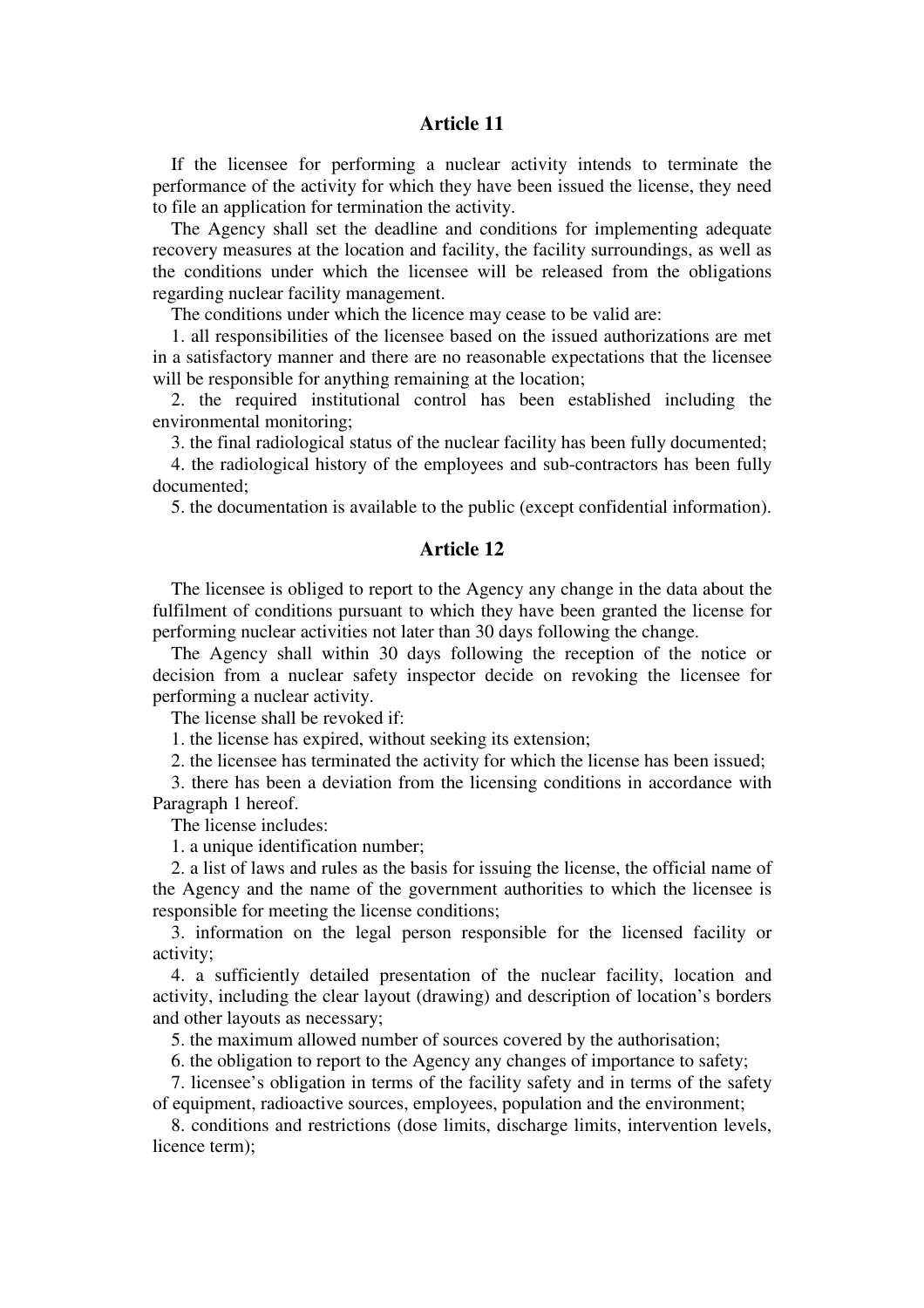9. special additional authorizations which the licensee should be granted by the Agency;

10. the reporting obligation towards the Agency concerning emergencies;

11. the regular reporting obligation towards the Agency;

12. the obligation to retain the records including the time frame of such retention;

13. the manner and procedure for changing any information contained in the licence;

14. the list of documentation: the documentation prepared for filing the licensing application by the applicant as well as the documentation used by the Agency in the overview and assessment process;

15. the connection to other licences;

16. the procedure for revoking a licence or part of licence;

17. licensing conditions regarding the safety of a nuclear facility or a nuclear activity.

## LOCATING A NUCLEAR FACILITY

#### **Article 13**

In order to enter a nuclear facility into the spatial and urbanistic plans, the investor or licensee shall prepare expert information about:

1. the natural characteristics of the area which may affect the safety of the nuclear facility;

2. the characteristics of industrial and other facilities in the area which may affect the safety of the nuclear facility;

3. the characteristics of the nuclear facility of importance to the assessment of its impact on the spatial planning and the environmental protection.

The investor or licensee shall prepare the expert information on technical and other issues of importance to the country security and defence and shall obtain the opinion of the Ministry of Defence on the matter.

The nuclear facility is introduced into the spatial and urbanistic plans based on the analysis of expert information under Paragraphs 1 and 2 hereof.

The investor or licensee is obliged to do assessment of the nuclear facility location by:

1. doing research into the characteristics of the location area;

2. analyzing the characteristics of the location area;

3. proposing the design bases for the nuclear facility and safety and security measures arising out of the analysed characteristics of the location area and selected project events;

4. assessing the radiological impact of the nuclear facility on the environment.

The investor or nuclear facility operator undertakes to prove that the country security and defence conditions are met and to obtain the opinion of the Ministry of Defence on the matter.

#### **Article 14**

The research under Article 13 Paragraph 4 hereof includes:

1. geological, seismological, seismotectonical and geotechnical research (severe active faults, the possibility of faults in the location area, seismotectonic area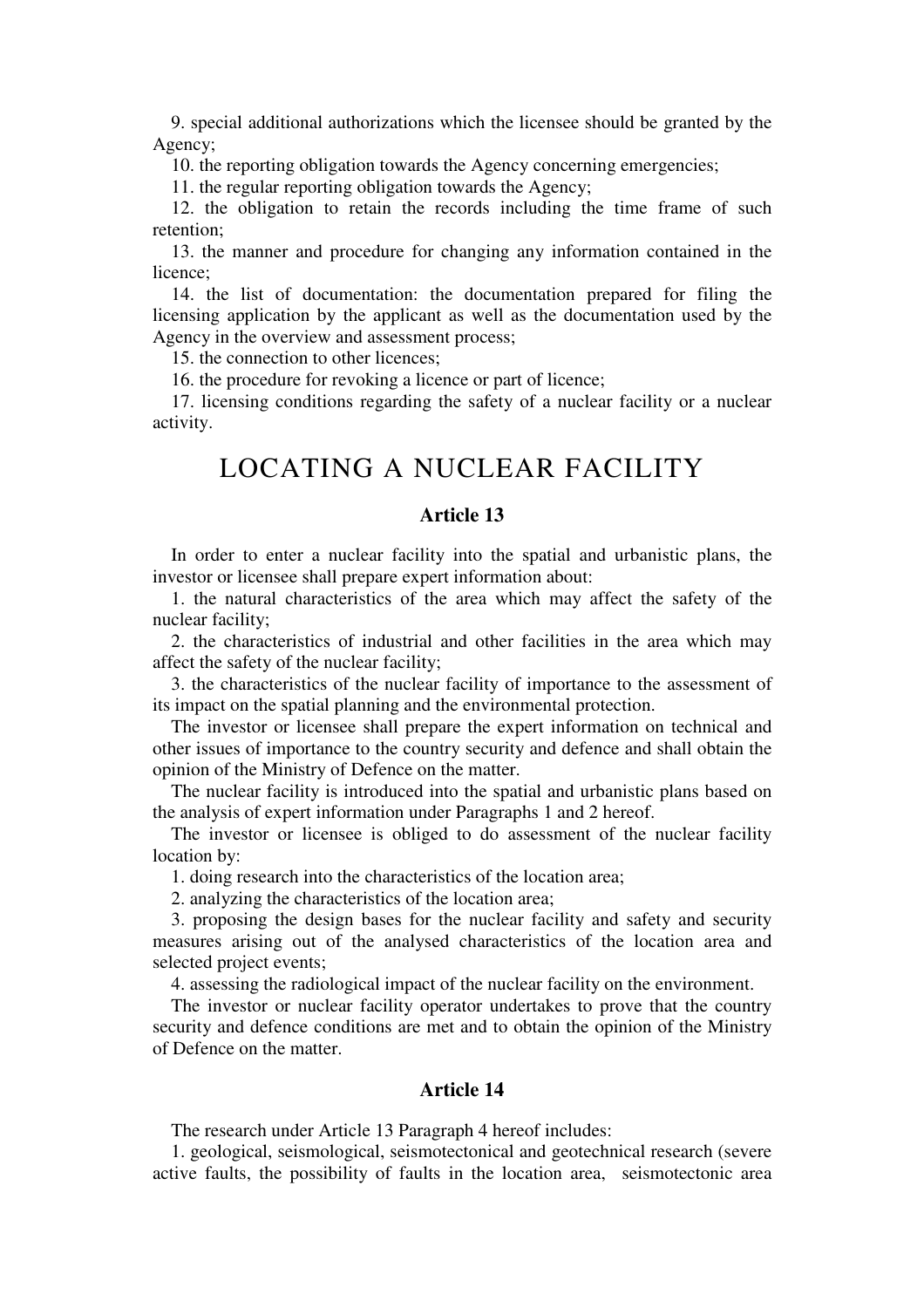identification, determination of the design basis for a quake, sink and landslide, subsidence and cave-ins, karst formations, induced quakes, etc.);

2. hydrological research (project design flood, dry periods, ensuring the final heat sink in case of regular halt and in case of an accident, dispersion characteristics of surface and underground water);

3. meteorological research (severe weather conditions, average and extreme values of meteorological parameters, dispersion characteristics of atmosphere in case of short-term and long-term discharges of radioactive effluents);

4. extreme impacts of human activities in the location area (explosions of different origins, incidents with mobile or stationary facilities the consequences of which are discharges of toxic, corrosive, flammable or radioactive materials, fires, plane or ship crash into safety structures, etc.);

5. demographic and social-economic characteristics (population density, daily and seasonal migrations, population density estimation, analysis of possible evacuation from the zone for the planned evacuation, nutritional habits, etc.);

6. the use of the terrain and waters in the location area, particularly including the areas under special protection, special designation areas, environmentally sensitive zones, etc.;

7. research into other occurrences and parameters relevant for the location acceptability evaluation from the aspect of safety and security.

By the result analysis regarding the research into the location area characteristics under Paragraph 1 hereof, all the natural and artificial occurrences shall be established that may affect the safety and security of the nuclear facility, and which exist or may arise in the location area, at least during the working lifetime of the nuclear facility.

The occurrences under Paragraph 2 hereof shall be classified by the level of their severity, taking into account their intensity and frequency.

The volume and level of research under Paragraph 1 hereof, as well as the scope of analysis under Paragraph 2 hereof must be in proportion to the estimated radiation and other risk which may be caused by the selected project event.

The design bases for a specific nuclear facility are set based on the analysis of the consequences of external project events or their combinations, selected based on the classification under Paragraph 3 hereof.

#### **Article 15**

The radiological impact assessment under Article 13 Paragraph 4 hereof shall be given based on:

1. the research results under Article 14 hereof;

2. the paths of radioactive effluents spreading into the environment;

3. determining the critical routes of radioactive effluents spreading in the environment;

4. determining the critical population group or the most exposed individual.

The restrictions arising out of the evaluation under Paragraph 1 hereof are design bases for the retention and treatment systems for radioactive effluents of the nuclear facility in operating conditions.

#### **Article 16**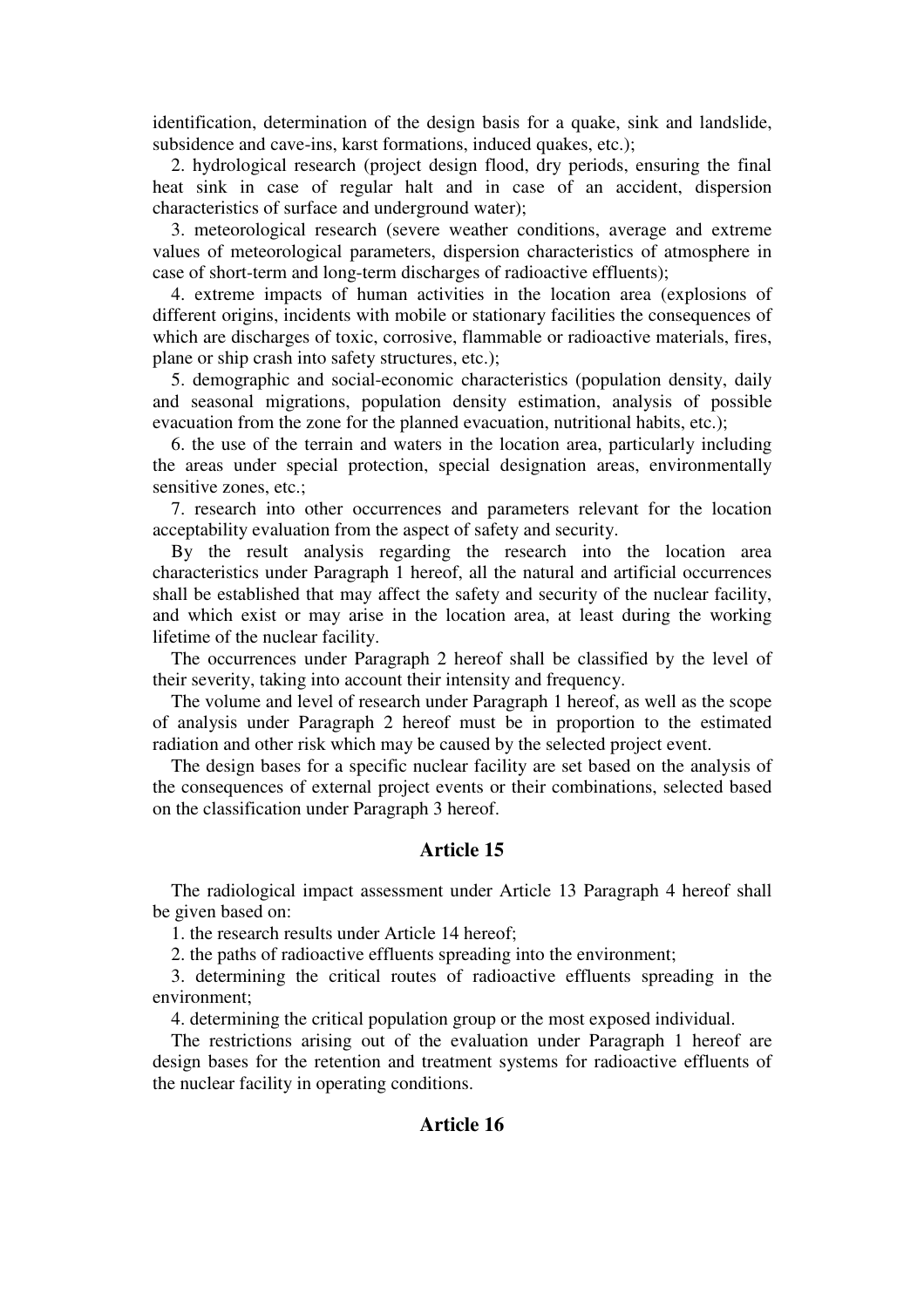The location of a near-surface disposal for radioactive waste disposal should also meet the following special conditions:

1. waterproof soil composition;

2. distance of the disposal layer from the ground water level;

3. flood protection;

4. absence of surface sources in the basic hydro geological area where disposal is located.

The conditions under Paragraph 1 hereof shall be provided for the period of 300 years as of commencing the use of the disposal.

#### **Article 17**

About the assessment results under Article 13 Paragraph 4 hereof, the investor or operator shall make a separate document which shall contain:

1. the information on the nature, type and main characteristics of the nuclear facility;

2. geodesic and geographical data on the location;

3. design bases for the external project events and evidence on meeting the required nuclear facility safety;

4. the evaluations of radiation impact of the nuclear facility on the environment based on the set design bases for the retention and treatment systems for radioactive waste materials;

5. the data on population density and distribution in order to estimate the possibility of implementing the measures in case of an accident.

The document under Paragraph 1 hereof shall also contain the assessment results under Article 13 Paragraph 5 hereof regarding the country safety and defence with the previously obtained opinion of the Ministry of Defence.

The design bases under Paragraph 1 Item 3 hereof shall be stipulated in the approval for nuclear facility location.

### NUCLEAR FACILITY DESIGN AND **CONSTRUCTION**

#### **Article 18**

The investor or nuclear facility operator undertakes to:

1. establish the internal project events based on the analysis of the technological processes in the nuclear facility;

2. establish the design bases for the selected internal project events;

3. develop conceptual designs pursuant to design bases for the selected internal and external project events and their combinations;

4. check by analysis whether the design solutions for all established project events guarantee the required nuclear facility safety;

5. determine the operational conditions and restrictions for the nuclear facility operation, based on the analysis under Item 4 hereof.

The investor or operator shall define the safety and security elements of the project task for producing technical documents pursuant to the provisions under Paragraph 1 hereof.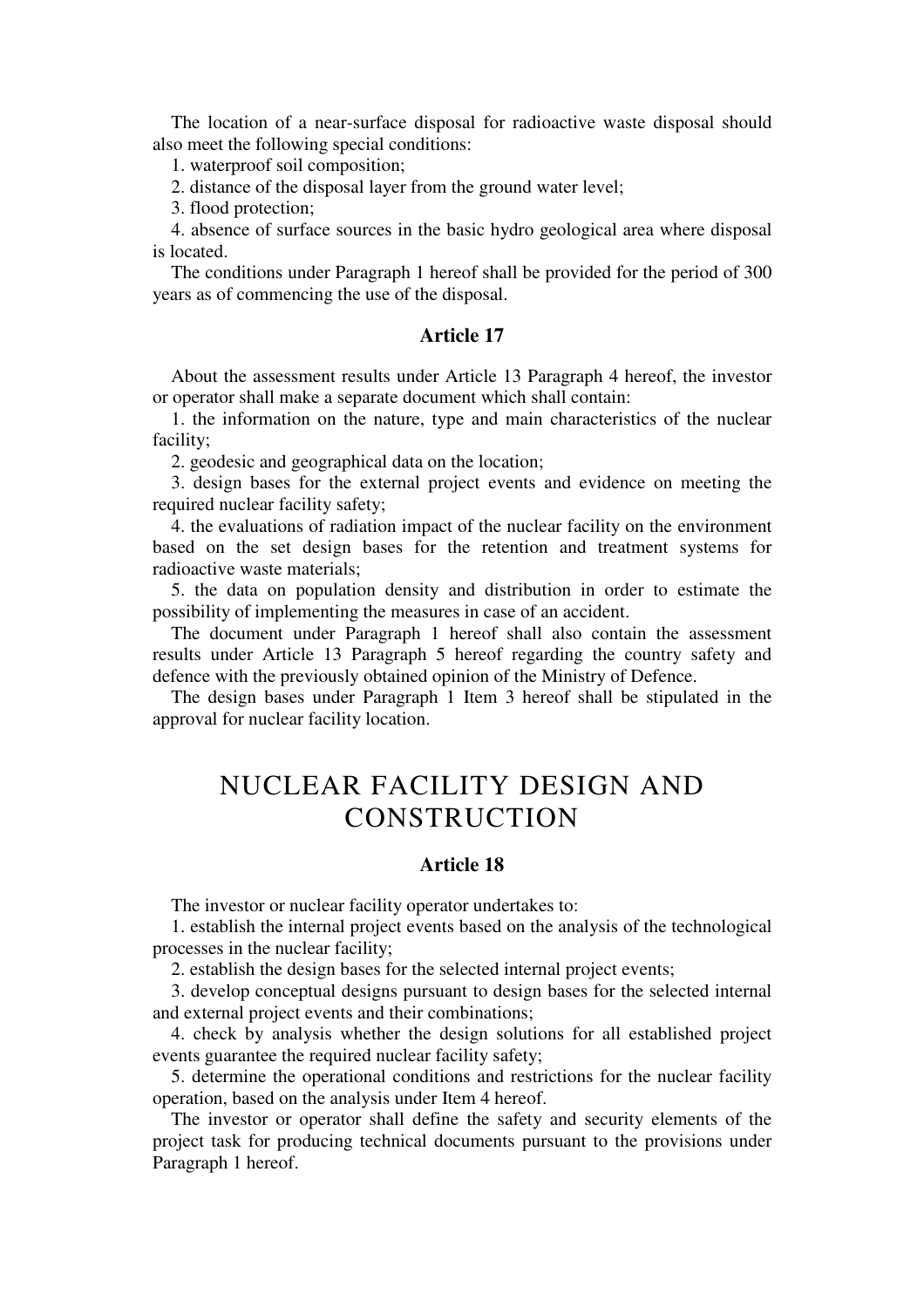The nuclear facility project shall determine the equipment and facilities required to ensure the security measures for the nuclear facility and nuclear materials.

The nuclear facility design shall contain the relevant process, safety and protection systems, nuclear security systems, retention systems for radioactive materials and other systems.

The systems under Paragraph 2 hereof shall be designed so as to ensure:

1. the required radiation protection and the level of radiation safety in operational conditions and in the project event conditions;

2. the application of ergonomic principles;

3. the required system and component quality;

4. operational reliability of systems for executing safety functions and back-up systems (physical separation, independence, reserves, versatility, single failure principle);

5. the possibility of their maintenance, trial running, inspection and repair;

6. protection against fire, explosion and projectiles;

7. the required nuclear security measures;

8. occupational safety;

9. the procedure of permanent termination of the nuclear facility and its decommissioning.

The nuclear facility design shall establish:

1. the selection and arrangement of components and systems containing a radioactive material, as well as the set-up of required protective screens;

2. the selection and arrangement of equipment in order to reduce the number of people professionally exposed to ionising radiation and the time of their exposure;

3. systems for treatment and safe keeping of radioactive materials;

4. fixed and portable measuring equipment for the exposure level of people professionally exposed to ionising radiation and for intensity of radioactive effluent emissions;

5. instrumentation and regulation systems required for safe and secure operation;

6. air conditioning and ventilation device;

7. process and waste liquid treatment device.

#### **Article 20**

The design of a research nuclear reactor with power over 10 МW establishes the protection and safety systems, as well as retention systems for radioactive materials, as follows:

1. a control room with the required equipment and ventilation system allowing for the system management and monitoring of the system state in operational conditions and in accident conditions;

2. automated protection systems for work process halt and for activation of the safety systems in emergency operational conditions and in accident conditions;

3. reactor halt systems and its standing-by in sub-critical condition;

4. dissipation systems for residual heat in operational conditions;

5. a reactor cooling system in emergency operational conditions and in accident conditions;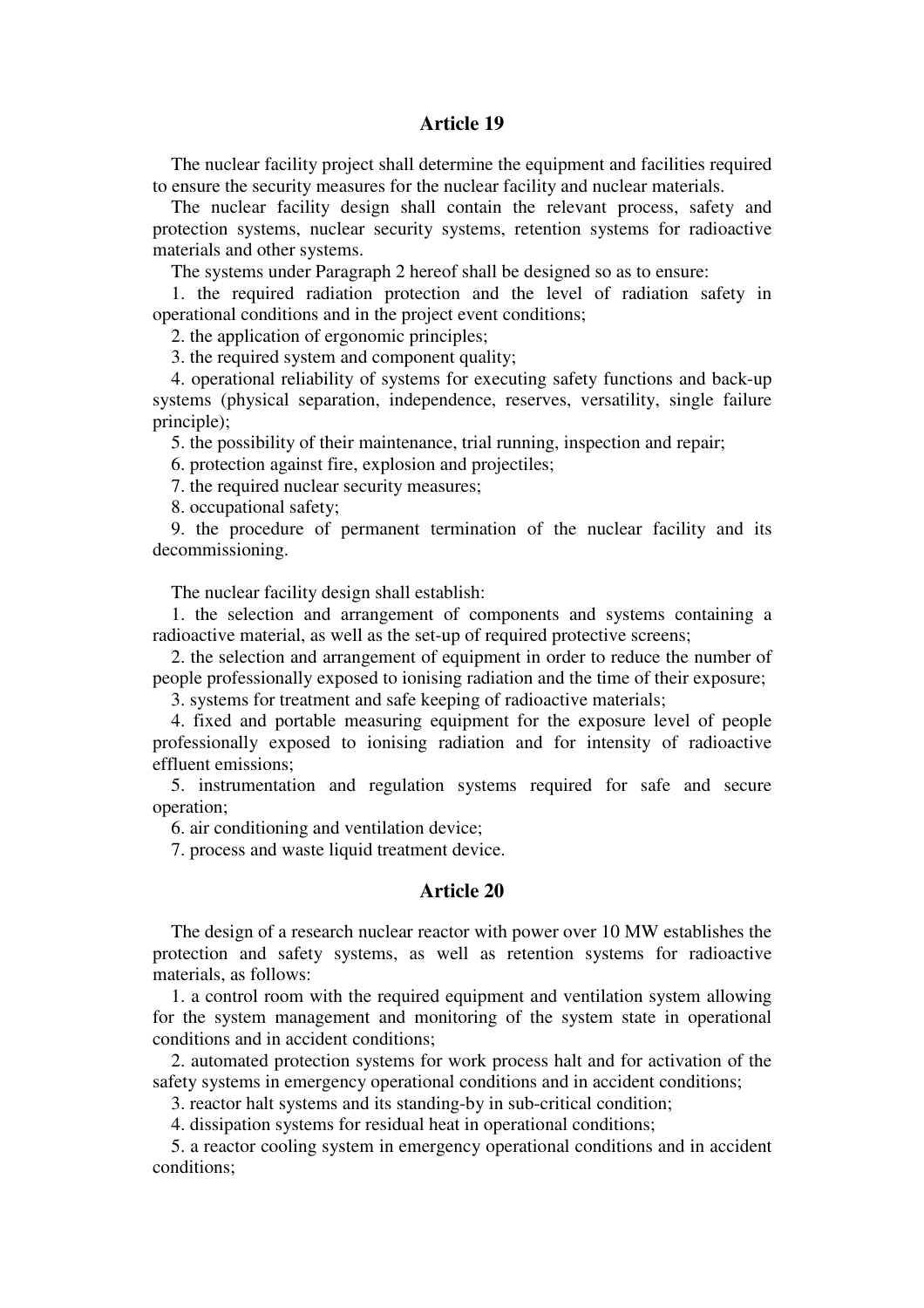6. power supply systems in emergency operational conditions and in accident conditions;

7. heat dissipation systems from structures, systems and components to the final heat-sink;

8. additional control spot for safe halt of the reactor;

9. a protective reactor building with retention systems for radioactive materials and its isolation in accident conditions, ventilation and air-conditioning systems, as well as systems for concentration reduction of explosive substances;

10. systems for handling nuclear fuel and nuclear fuel storage, as well as for checking the damage of the fuel elements.

The design of a research nuclear reactor with power under 10 МW establishes the protection and safety systems for:

1. reactor halt;

2. reactor cooling;

3. storage of irradiated fuel elements.

#### **Article 21**

The design of a near-surface disposal for radioactive waste establishes the process systems and retention systems for radioactive materials as follows:

1. a treatment system for radioactive waste materials for final disposal;

2. a radioactive waste disposal, devised as a set of modular disposal units;

3. protection of each and every disposal unit.

The design of disposal units under Paragraph 1 hereof ensures the following:

1. consistency and impenetrability of the roofing material of the disposal units;

2. stability of disposed waste overlaid material and covered material of disposal units;

3. drain around the disposal units, except for tunnel units;

4. protective barriers.

Protective barriers ensure the required ionising radiation protection and prevent an accidental access to radioactive waste during operation or following the permanent close-down of the disposal.

The design of a near-surface radioactive waste disposal must be built so as to guarantee the required safety after the 5-year transitional period has expired from the covering of the last disposal unit and without any further active maintenance of the disposal.

#### **Article 22**

The licence application for building a nuclear facility shall be attached with:

1. nuclear safety report;

2. location approval;

3. technical documentation for construction including the construction approval;

4. other required documents.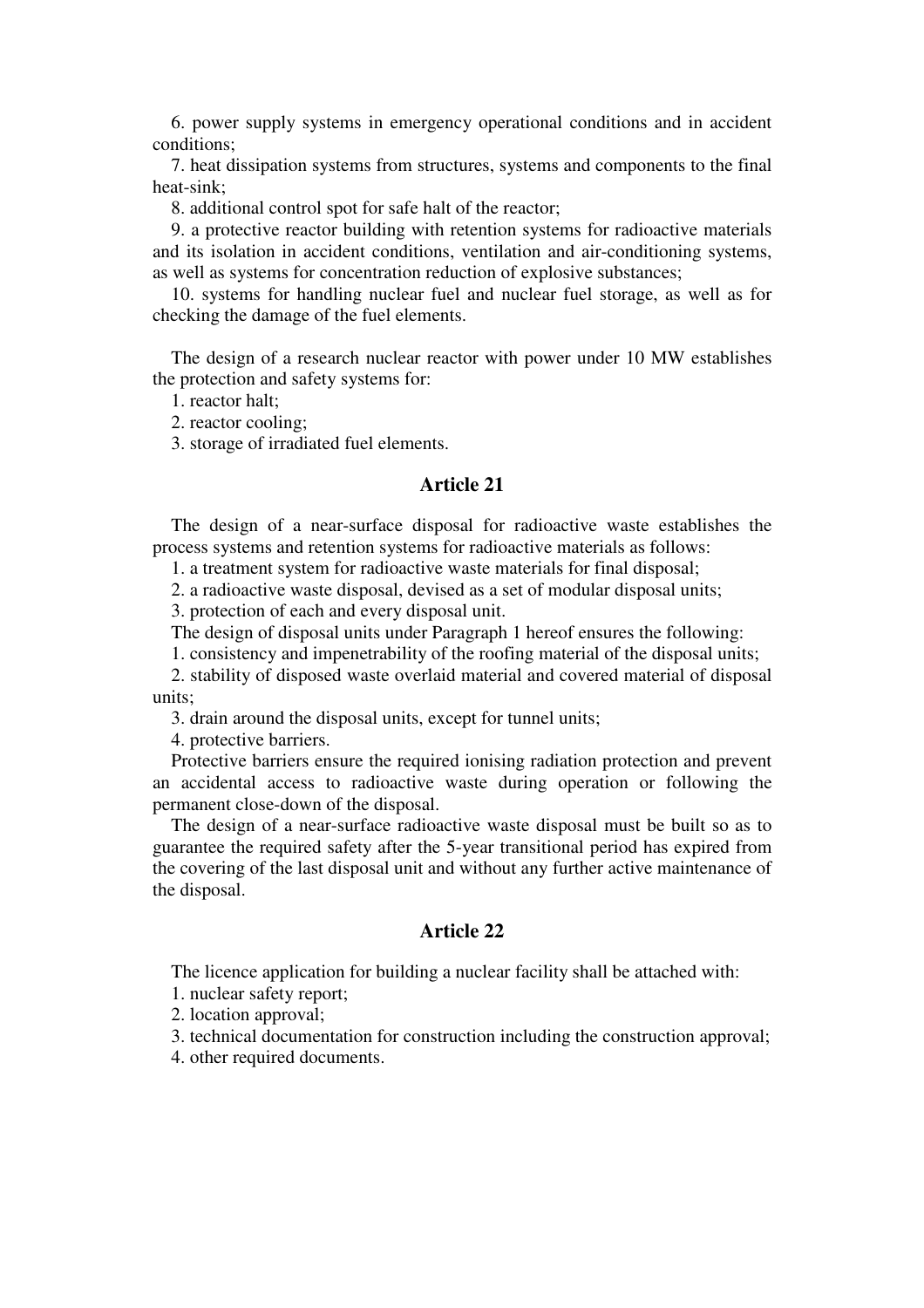### CONDITIONS FOR TRIAL RUN COMMISSIONING AND TRIAL RUN OF A NUCLEAR FACILITY

#### **Article 23**

With the licence application for trial run, the nuclear facility operator shall deliver the following:

1. the final nuclear safety report, which contains the information from the nuclear safety report supplemented with the data on amendments and supplements arisen during the construction of the nuclear facility, as well as the expert evaluation and opinions on the report;

2. the results of successfully carried out pre-operational tests, which include: tests in line with the technical documentation for installation, liquids system test, cold and hot tests of strain of systems and components and functional and other tests provided for in the technical documentation;

3. the evidence of the quality of installed equipment and materials in line with the quality assurance programmes, standards, technical regulations and product and service quality codes;

4. the results of meteorological measurements performed at the location, as well as the results of measurements of ionising radiation levels in the surroundings of the nuclear facility caused by natural and artificial sources;

5. the trial run programme;

6. the organigram of the plant and the information on jobs, tasks and responsibilities of people handling the systems relevant for the nuclear facility safety and security;

7. the information on professional qualifications of employees performing jobs and tasks in work process management and monitoring, in line with the regulations;

8. the information on the organization of the department and on the means for radiation protection;

9. the action plan for emergency situations, provided under the plan of measures of the nuclear facility operator and the national plan of measures determined by the Government of the Republic of Serbia;

10. the operational conditions and restrictions in the trial run;

11. the plan and measures for physical protection of the nuclear facility and nuclear materials within, as well as other nuclear security measures in line with the regulations, the IAEA standards and the obligations based on the ratified international conventions and agreements.

Apart from the documentation under Paragraph 1 hereof, the nuclear facility operator undertakes, for some parts of the nuclear facility, systems or technological units required for implementing the trial run, to submit the operational permits and other required documents.

#### **Article 24**

The nuclear facility trial run programme shall contain:

1. the trial run objective and procedures, expected results, acceptance criteria and their importance to the proposed operational conditions and restrictions;

2. the order of test phases;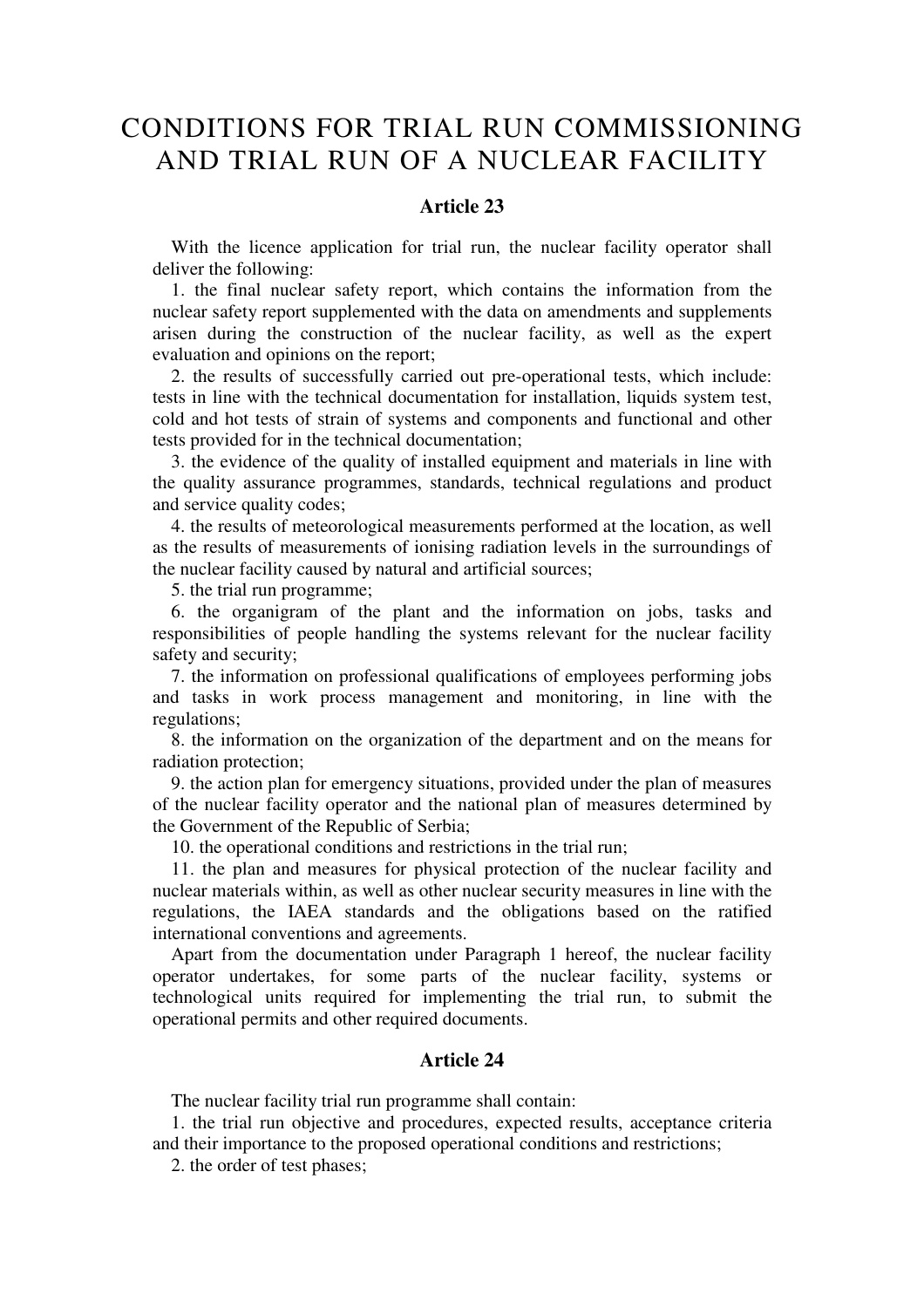3. the required technical and organizational measures to support safe trial run;

4. the trial run instructions;

5. the nuclear facility organization, that is, the roles, functions, responsibilities and authorisations of all employees.

The trial run of a research nuclear reactor shall be carried out in the following order:

1. filling the reactor with nuclear fuel;

2. reaching the first reactor criticality and trial run at low-power (up to 5% of nominal power);

3. the reactor test at different power levels until reaching the nominal power;

4. full power test.

The operational conditions and restrictions during the nuclear facility trial run shall include:

1. safety limits and setting of limit values of parameters for protection and regulation systems;

2. minimum volume of required equipment during the operation;

3. minimum requirements regarding the number of employees performing jobs and tasks in work process management and monitoring;

4. the obligations of the nuclear facility operator regarding reporting, obtaining prior consents from governing bodies, review, etc. for all phases of the trial run;

5. the monitoring of the trial run conformity with the conditions and restrictions (periodical checks, tests, calibrations and inspection of safety systems, etc.).

The infeed of nuclear materials and radioactive materials into the work process of the nuclear facility is not allowed until the license is issued for the trial run of the facility.

The trial run programme under Paragraph 1 hereof and operational conditions and restrictions under Paragraph 3 hereof shall be established in the licence for the trial run of the nuclear facility.

The trial run of the nuclear facility shall last until it is established that the nuclear facility meets the conditions set out herein.

# CONDITIONS FOR COMMISSIONING AND USE OF A NUCLEAR FACILITY

#### **Article 25**

With the license application for commissioning and use of a nuclear facility, the nuclear facility operator shall submit:

1. the final nuclear safety report with amendments and supplements arisen during the trial run, with expert evaluations and opinions on the amendments and supplements;

2. as built drawings (documentation on executed works, with all amendments and supplements);

3. results of the tests of trial run;

4. the evidence of determined quality of structures, systems and components relevant for safety;

5. the quality assurance plan for the nuclear facility installation;

6. operational conditions and restrictions;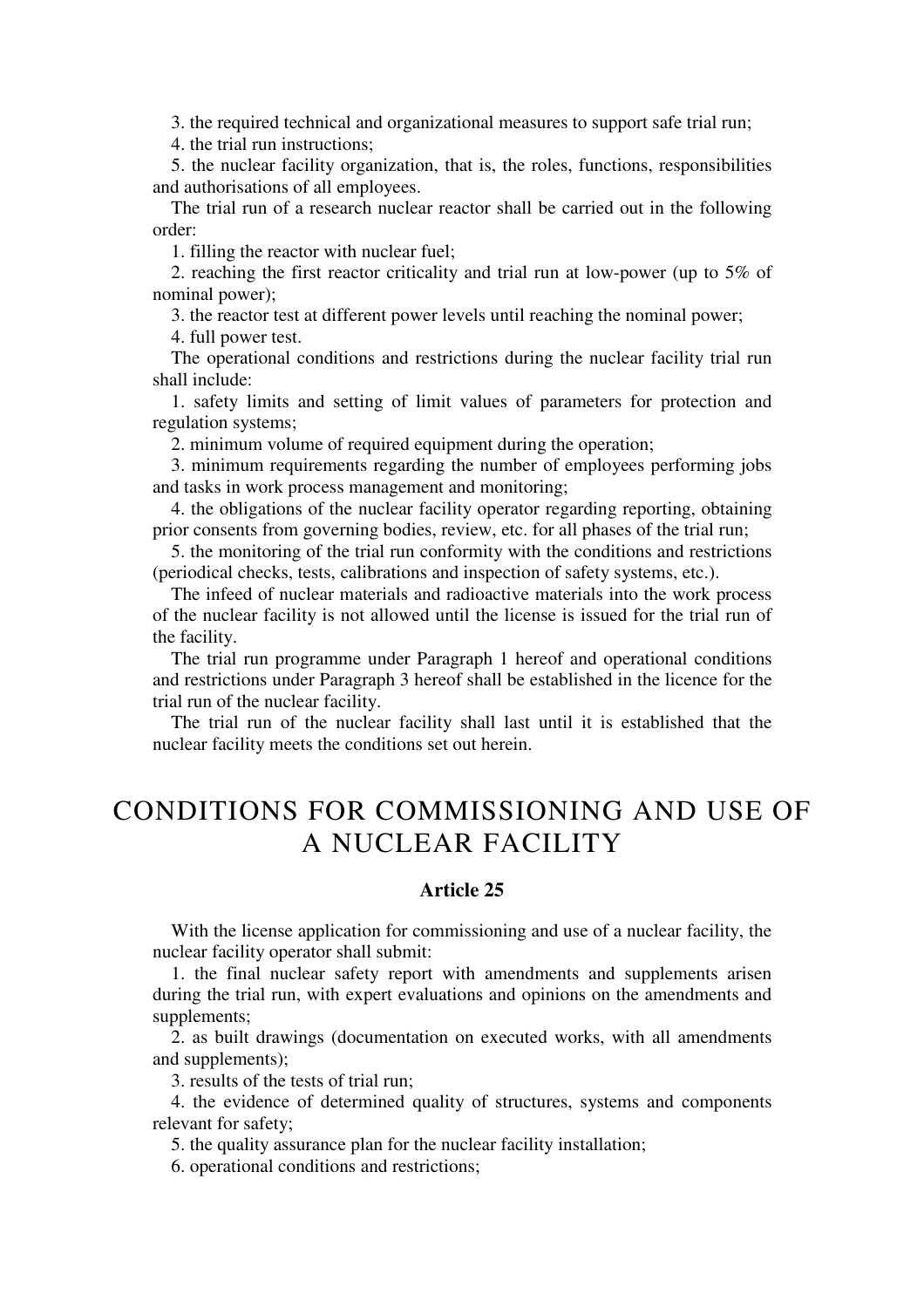7. the list of working procedures, instructions and rules;

8. the list of programmes and instructions for maintenance and testing of systems and components relevant for safety;

9. the organigram of the plant and the information on jobs, tasks and responsibilities of people handling the systems relevant for the nuclear facility safety and security;

10. the systematic environmental radioactivity examination plan in the surroundings of the nuclear facility;

11. the information on the organization of the department and the means for ionising radiation protection;

12. the action plan in case of an accident;

13. the evidence that the conditions for safe storage of radioactive waste have been provided;

14. the evidence that the conditions for safe storage of irradiated nuclear fuel have been provided;

15. the evidence of physical and technical protection of nuclear facilities and nuclear materials and other nuclear security measures.

#### **Article 26**

The operational conditions and restrictions for the operation of a nuclear facility shall contain:

1. safety limits;

2. set limit values of safety systems parameters;

3. normal operational limits and conditions;

4. internal monitoring requirements;

5. the obligation of the nuclear facility operator regarding reporting, obtaining approvals from competent authorities and revision of all phases of the commissioning and use of the facility.

The nuclear facility operator shall make a proposal for the operational conditions and restrictions according to the provision of Paragraph 1 hereof, taking into account the supplements made based on the analysis of trial run results and project of performed works (documentation on performed works, with all amendments and supplements).

The people working on jobs and tasks in work process management in the nuclear facility and on jobs and tasks of control under the work process must be fully conversant with the content and objectives of operational conditions and restrictions.

#### **Article 27**

With the approval application for commissioning and use of a nuclear facility, the nuclear facility operator shall submit work instructions.

The work instructions for operational conditions include:

1. the commissioning of the nuclear facility systems;

2. the operation of the nuclear facility systems;

3. the halt of the nuclear facility systems;

4. undertaking the measures in emergency operational conditions;

5. the use of the nuclear facility in the circumstances of war in accordance with the excerpt from the Country Defence Plan.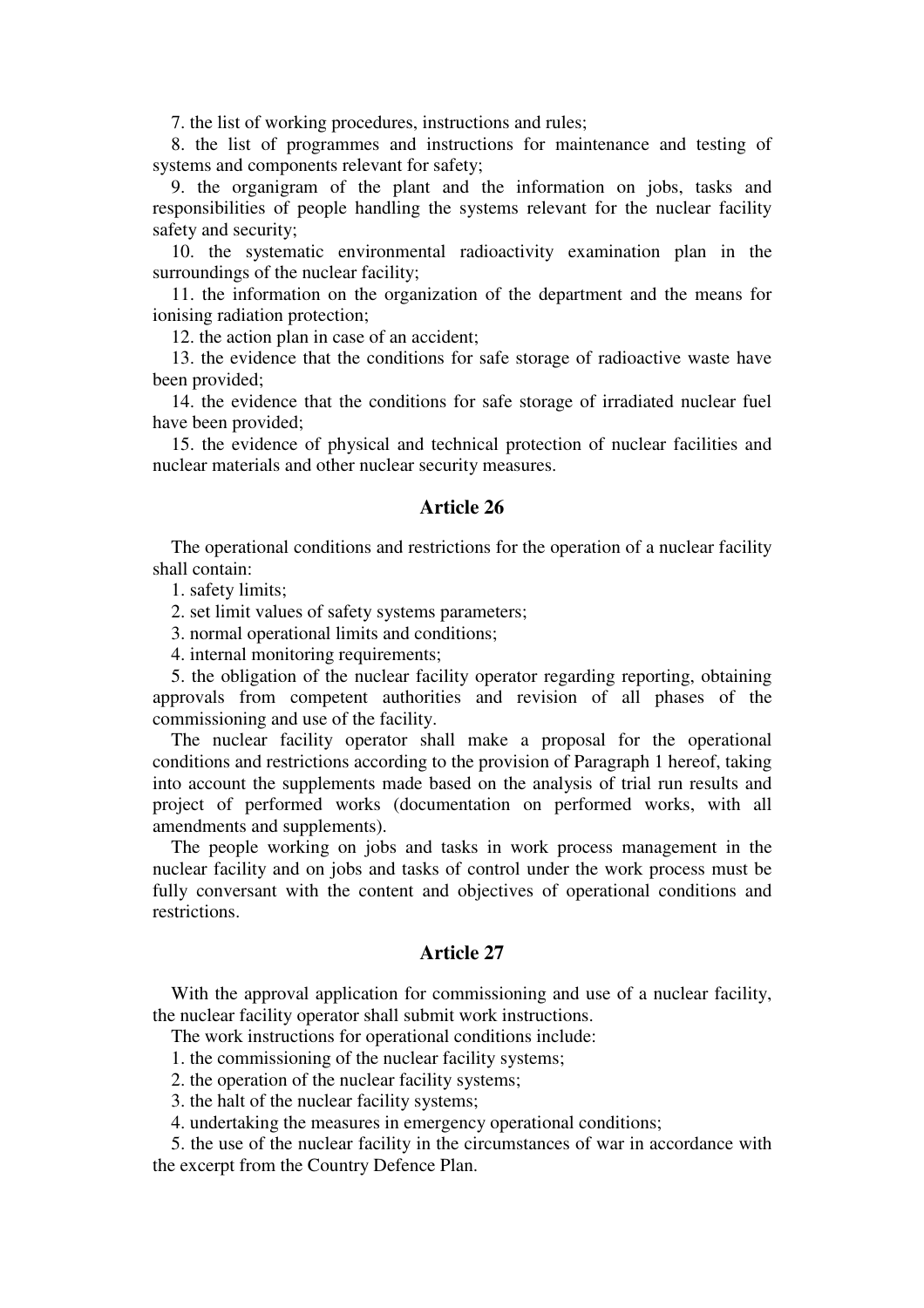The work instructions for accidental states include the procedures for:

1. diagnosing the accident and cause of accident;

2. removing the accident;

3. alleviating the consequences of the accident;

The work instructions for maintenance, supervision and other procedures include:

1. the procedure for equipment maintenance, repair, inspection and control;

2. the procedure for radioactive waste handling;

3. the procedure for controlling the level of ionising radiation in the nuclear facility and its surroundings;

4. the organization and ionising radiation protection measures in the nuclear facility and the first aid department;

5. the quality assurance programme for works and equipment for safe operation of the nuclear facility.

Any amendments and supplements to the work instruction affecting the nuclear facility safety shall be implemented according to the procedures for amendments and supplements to the nuclear safety report.

#### **Article 28**

When establishing the method for filling the units of near-surface disposal with radioactive materials, the following is taken into account:

1. the categories of radioactive materials according to the required classification;

2. mechanical stability;

3. the form and previous packaging.

In the disposals under Paragraph 1 hereof, the permanent disposal is not allowed of the radioactive waste which contains:

1. explosive, toxic, pathogen and pyrophoric substances, as well as the substances that produce gases and vapours;

2. radioactive mixed waste containing more than 1Е+09 Bq/m3 аlpha emitters with half-life longer than 30 years.

The protection of every disposal unit must be such as to allow for the control of ionising radiation level in the vicinity of every disposal unit during the disposal and after overlaying.

Every disposal unit following the filling is rehabilitated according to the project and the conditions determined in the construction approval.

Every disposal unit following the rehabilitation is equipped with geodesic markers.

#### **Article 29**

The operational conditions and restrictions under Article 25 hereof shall be determined in the approval for commissioning and use of a nuclear facility.

When filing the application for changing operational conditions and restrictions in the approval under Paragraph 1 hereof, the nuclear facility operator undertakes, in addition to the documentation provided herein, to deliver to the Agency expert evaluations of such changes.

The evaluations under Paragraph 2 hereof shall not be given by the people employed with the nuclear facility operator.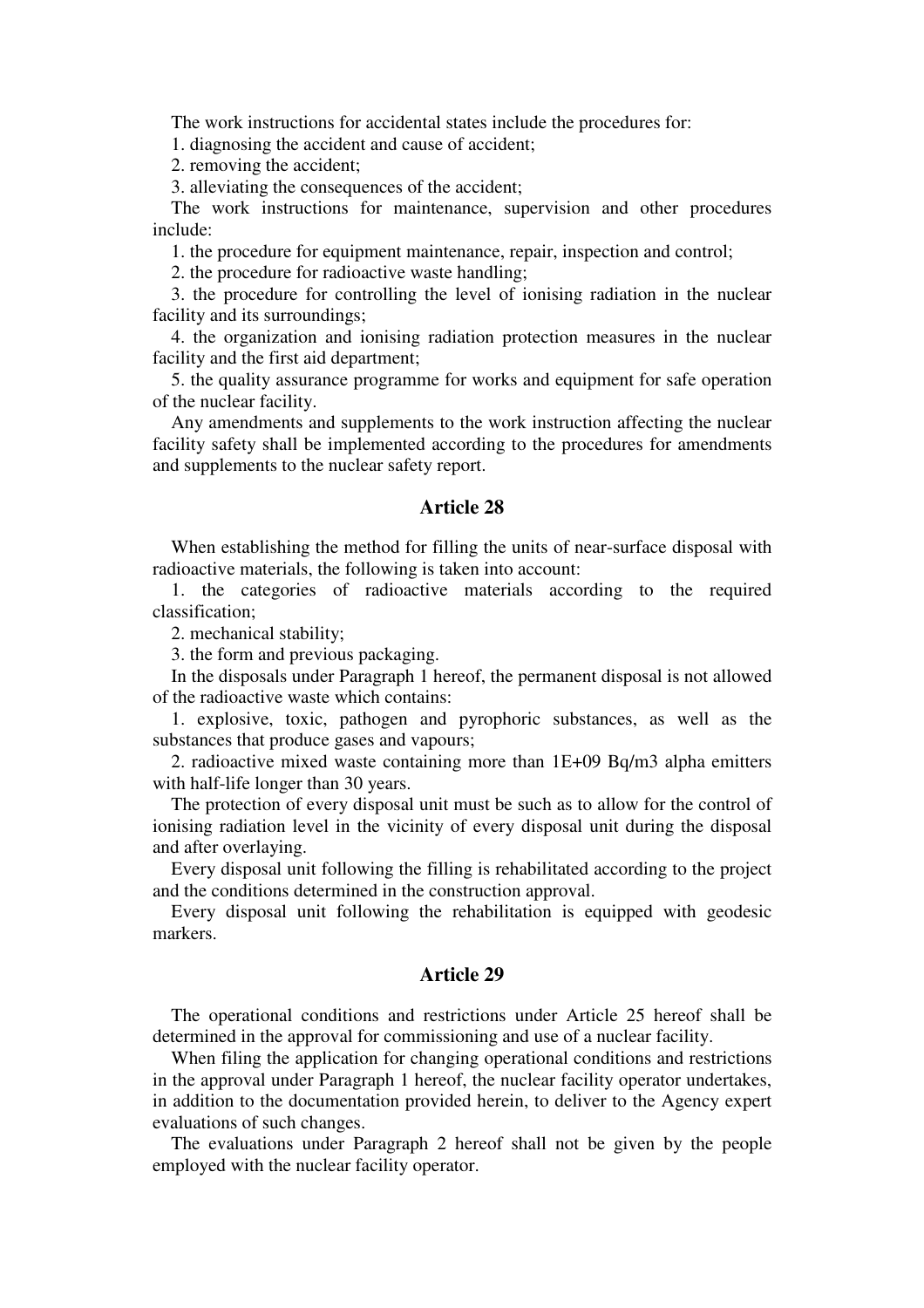The nuclear facility operator shall, following the commissioning of the facility, adopt and implement the programme of measures and procedures providing the possibility of permanent termination of work of the facility and its decommissioning.

### PERMANENT TERMINATION OF OPERATION OF THE NUCLEAR FACILITY

#### **Article 31**

The nuclear facility operator undertakes, before the permanent termination of the nuclear facility, to produce a permanent termination programme and a project proposing the phases and timelines for performing such works, taking into account radiation protection and radiation safety.

The programme under Paragraph 1 hereof in particular contains: the manner of resolving storage or disposal of radioactive waste, plan of examination of the level of radioactive contamination of the environment in the nuclear facility's location area and the environmental assessment after the permanent termination of operation.

The approval for permanent termination shall be issued if the programme for permanent termination of operation or other documentation ensures the required radiation safety.

The research nuclear reactor shall cease to be a nuclear facility when it has been released from a nuclear material.

If the operator of a near-surface disposal for radioactive waste materials intends to close down the disposal permanently, they previously have to produce a disposal closedown programme which contains the measures for:

1. accommodating the radioactive waste from interim storage facilities in the disposal and into the disposal units;

2. decontamination of the radioactive waste treatment facility;

3. dismantling the equipment, tearing down the buildings or their rehabilitation otherwise;

4. producing a programme for maintaining and monitoring the disposal units and disposal drain system for the period of five years following the closedown of the disposal;

5. radiation protection for professionally exposed people at the disposal and the environmental protection.

The operator of a near-surface disposal for radioactive waste materials undertakes to deliver to the Agency the project of performed works, the records of disposed radioactive waste and geodetic survey of the location.

The operator of a near-surface disposal for radioactive waste materials undertakes to ensure its active maintenance for the period of five years following the overlaying of the disposal units.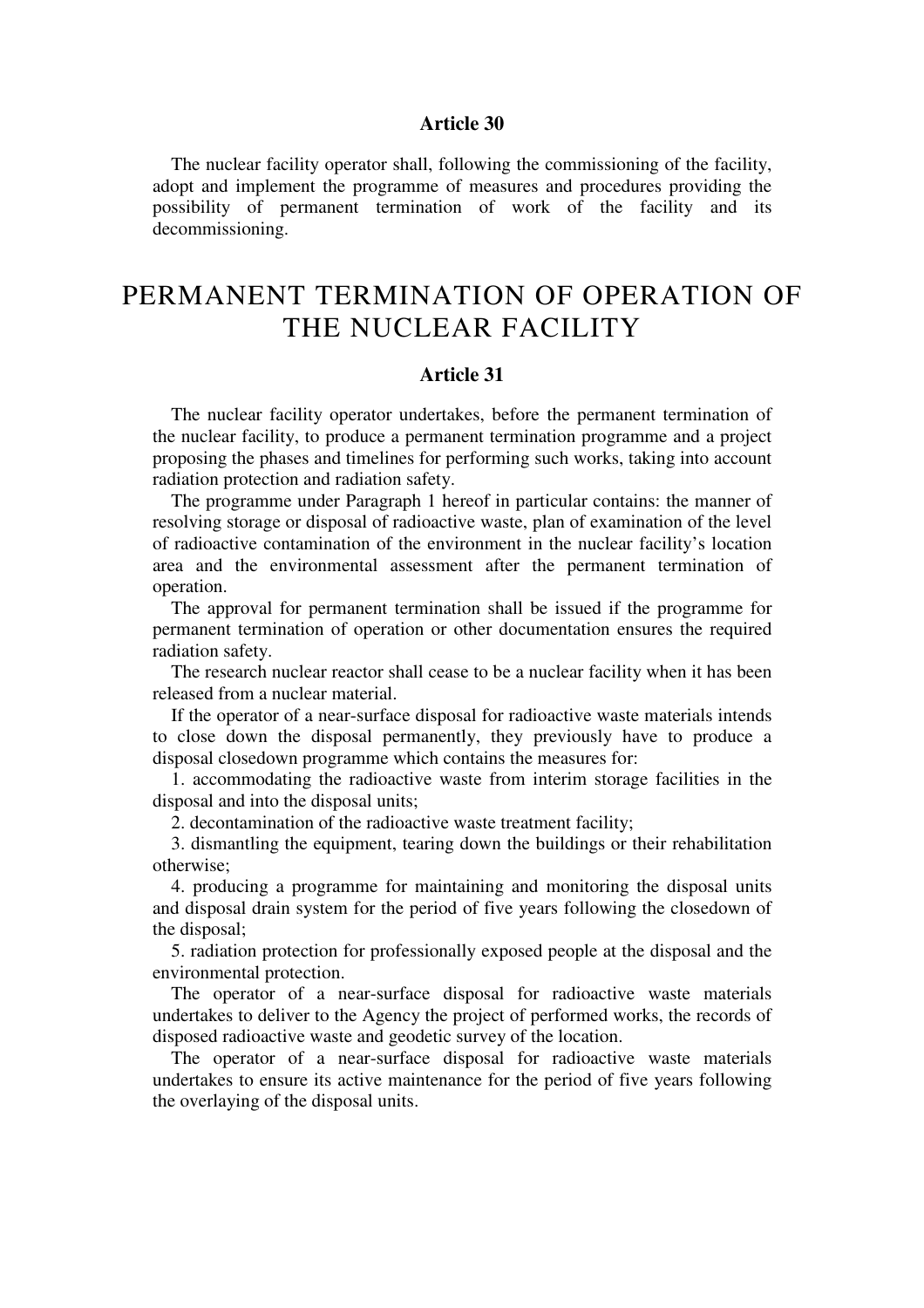The nuclear safety report, final nuclear safety report, amendments and supplements thereto, and additional and reference documentation must be composed so that:

1. they have the contents of each document, and for documents with several volumes, each volume must have the contents of the entire document;

2. each document section is the complete thematic unit;

3. the information in drafts, diagrams and outlines are legible, and symbols and abbreviations are fully defined;

4. the revision of and supplements to the documents are made by replacing entire pages indicating the number and date of the controlled version;

5. the information in the documents may be supplemented, save that the supplements are complete units.

The nuclear safety report and other documentation required for determining the fulfilment of nuclear safety measures for nuclear facilities must have a form and contents as specified in Appendices 1, 2, 3 and 4, constituting integral parts hereto.

The form and content of the nuclear safety report for other nuclear activities shall be set out by the Agency in line with the effective international standards and the IAEA recommendations.

The amendments and supplements to the nuclear safety report and final nuclear safety report are made according to the procedures for amendments and supplements to the nuclear facility design which is an integral part of the work instructions for operational conditions and restrictions.

Along with the amendments and supplements under Paragraph 3 hereof, the impact assessment of the proposed or implemented amendments and supplements to the input data is presented as well as to the assessment and the conclusions in all parts of the nuclear safety report.

The document review and producing the amendments and supplements to the nuclear safety report and final nuclear safety report and other documents used as the basis for determining the fulfilment of the nuclear safety measures, as well as the expert evaluations of the documents, are done or given by applying the integrated quality management system.

Expert evaluations and opinions about the nuclear safety report and final nuclear safety report and amendments and supplements thereto are given section by section and relate to the completeness of the reports and performed analyses, as well as the quality of input data, methodology and results of applied safety analyses.

#### **Article 33**

At the request of the Agency, the licensee for performing a nuclear activity shall deliver to the Agency any additional and reference documentation for determining the fulfilment of nuclear safety measures.

The additional documentation under Paragraph 1 hereof contains:

1. calculations and other executive documents regarding the safety analysis, component integrity and radiation protection;

2. concept designs and executive designs of the nuclear facility;

3. progress reports.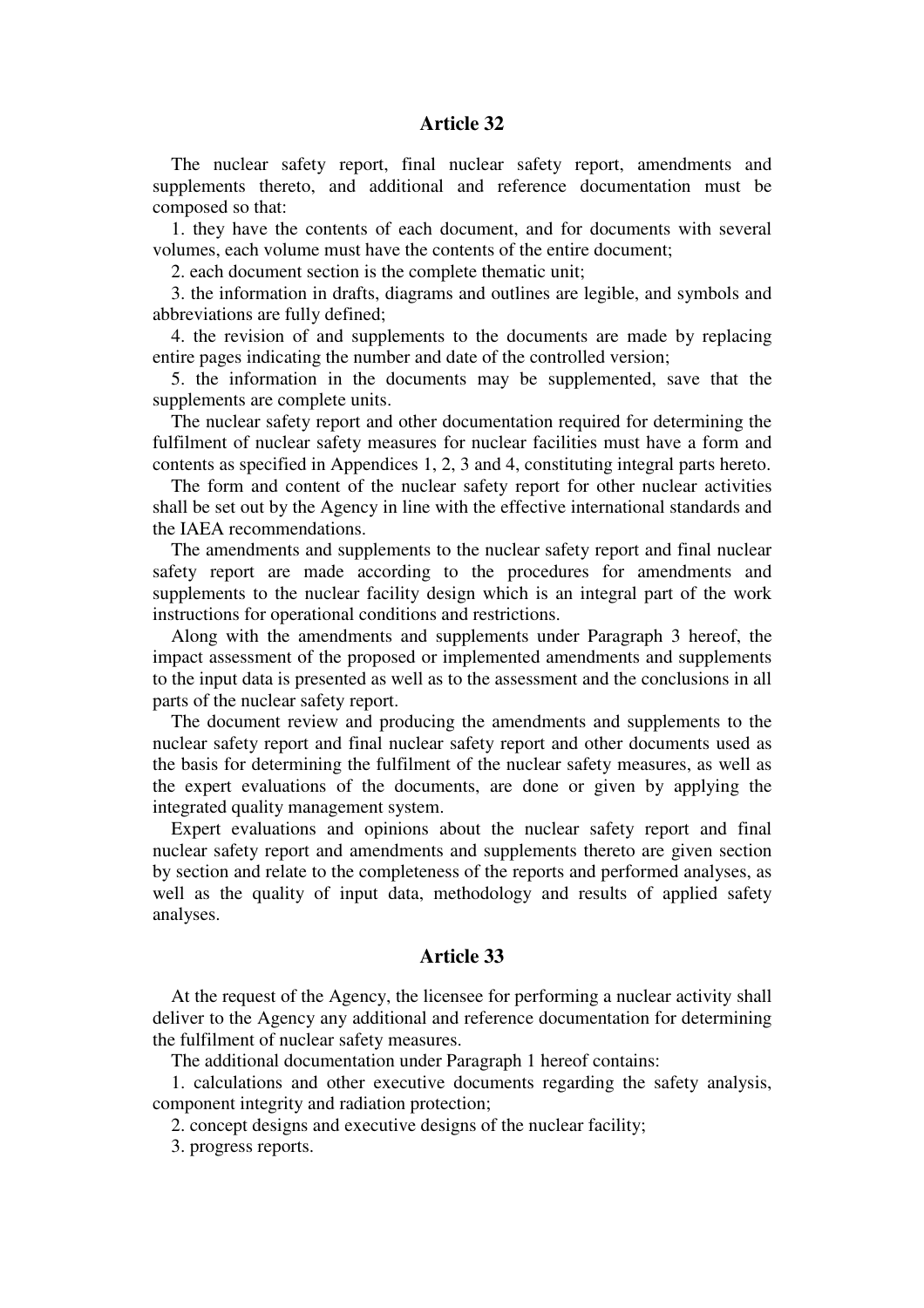Apart from the additional documentation under Paragraph 2 hereof, the additional documentation for the final nuclear safety report for the purpose of issuing the approval for trial run commissioning contains:

1. detailed designs and main designs of the nuclear facility;

2. calculations and other executive documents regarding the safety analysis, component integrity and radiation protection;

3. amendments and supplements during construction;

4. the procedures for and results of pre-operational testing;

5. trial run procedures and results by trial run phases;

6. operational procedures;

7. programme and procedures for components testing during the nuclear facility operation.

Apart from the additional documentation under Paragraphs 2 and 3 hereof, the additional documentation for the final nuclear safety report for the purpose of issuing the approval for commissioning and use of a nuclear facility contains:

1. amendments and supplements arisen during the trial run;

2. trial run results;

3. project of performed work.

The reference documentation under Paragraph 1 hereof contains:

1. the reports on related research work, development programmes and test programmes;

2. strain analysis;

3. the documentation on schooling and professional training of people working in the nuclear facility;

4. maintenance procedures for the nuclear facility components;

5. studies and investigation works regarding the nuclear facility environmental impact assessment;

6. other documentation required for the nuclear facility safety evaluation.

The additional and reference documentation as well as other project documentation must be in agreement.

### RECORDS ON ISSUED LICENSES

#### **Article 34**

The Agency keeps records on issued licenses (hereinafter referred to as: records). The records are entered with the following information:

1. the entry date and ordinal number;

2. the licensee name and head office, phone number, e-mail and web page;

3. the licensee registration number and tax identification number;

4. the number and date of issuing the decision on entry into the business register with the Business Registers Agency or the decision of a competent court on entry into the court register;

5. the name of the person responsible for nuclear safety;

6. the activity for which the licensee has been issued;

7. the license term;

8. the date of removal from the records.

The records are entered with all changes in the license information.

The Agency publishes the list of licensees on its web page.